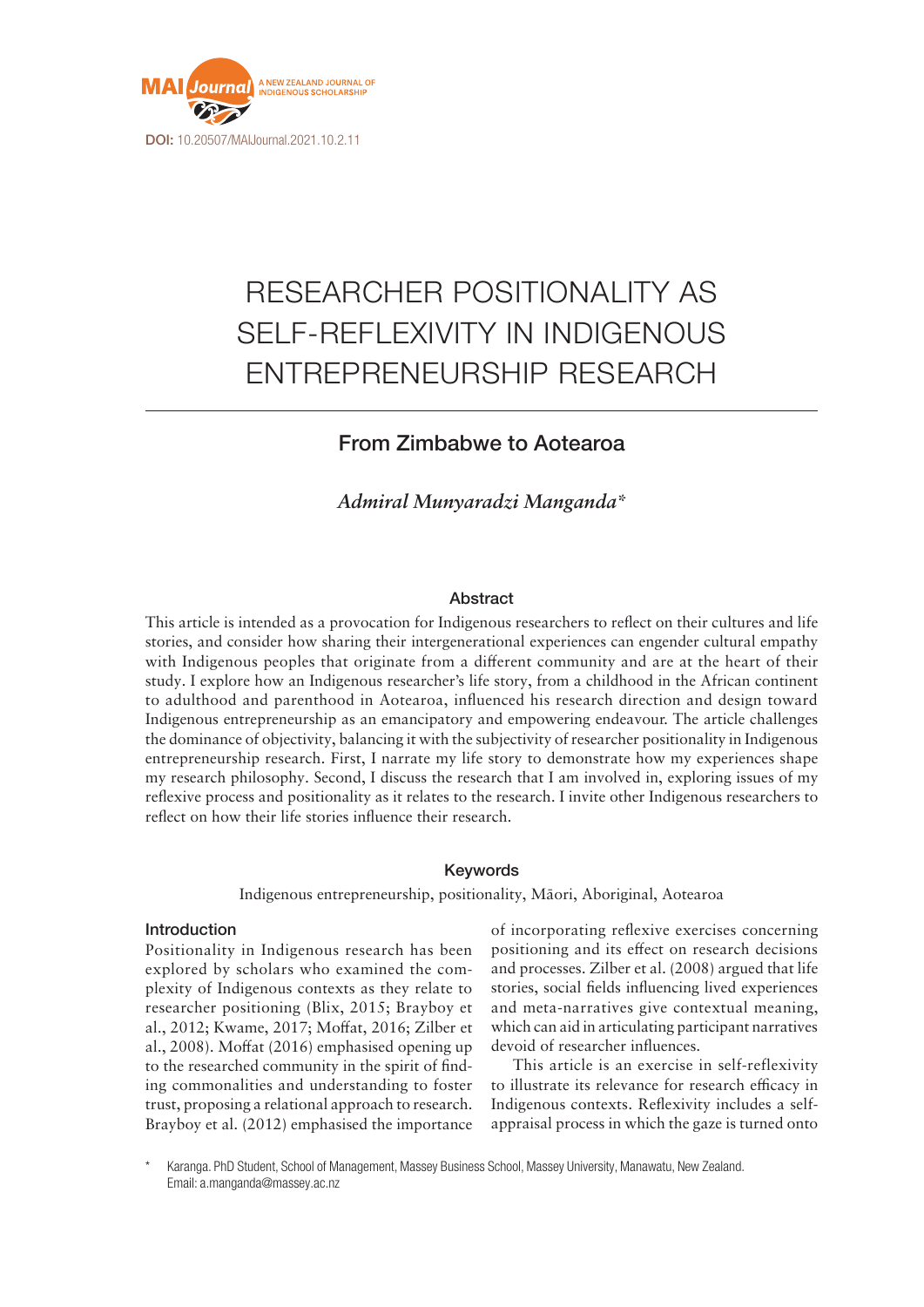the researcher to assess situatedness within the research and their effect on the research process (Berger, 2015). Self-reflexivity, then, is an intentional introspection of the self to better understand how one connects with others who have different cultural origins and life stories. Self-reflexivity in this case contemplates the interconnections between my world view, lived experience and interactions with Indigenous entrepreneurs who belong to cultures other than my own. This article shows the importance of articulating researcher positionality and its antecedents in relation to theoretical and methodological choices in Indigenous research. I consider how my childhood experiences in Zimbabwe and teenage experiences in Aotearoa shaped my world view and research intentions, priorities and processes. This involves a self-reflective examination of my lived experience and an evaluation of my positionality as it relates to research. Including this step in Indigenous entrepreneurship research leads to being adequately prepared in the mind, heart and hand to conduct research in ways consistent with the values, ethics and expectations of Indigenous peoples with whom and for whom one is researching. Rather than taking a "you have to be of the same Indigenous community to do research with them" approach, I present my case by highlighting that it is possible to do research with empathy and understanding of another culture without being part of that culture through whakapapa. I will now refer to my whakapapa and the moments that relate to my research journey.

## Growing up a Karanga child in independent **Zimbabwe**

I am of the Karanga tribe, which is a Shona subtribe, and my tribe makes up approximately 37.5% of the 12 million Shona people of Zimbabwe. I hail from Chief Nemauzhe's tribal land, and my totem is Moyo VaRozvi. I was born in Seke, Zimbabwe, in 1985 just after the independence of my people and was able to experience a starkly easier life than what my parents and grandparents had experienced during the time of British colonisation and the Unilateral Declaration of Independence.

Zimbabwe was colonised by the British Crown in the 1880s under the sponsorship of Cecil John Rhodes. Rhodes (1877) had the following to say about his mission to colonise lands on behalf of the Crown:

I contend that we [the English] are the finest race in the world and that the more of the world we inhabit the better it is for the human race. Just fancy those parts that are at present inhabited by the most despicable specimens of human beings what an alteration there would be if they were brought under Anglo-Saxon influence, look again at the extra employment a new country added to our dominions gives. (p. 248)

It is with the views of European superiority such as those exhibited by Rhodes that parts of the African continent were colonised. The white minority held executive, judicial, legislative and social power over the black majority and enacted racist policies such as the 1923 Constitution of Rhodesia (Barber, 1966), which technically gave all citizens the right to vote, but excluded the Indigenous population by stipulating requirements for an income of  $\text{\pounds}100$  per annum, occupation of a dwelling worth at least  $£150$  pounds or owning a mining claim. These requirements could not be met by the Indigenous population, who averaged a salary of  $£3$  a month (Mutiti, 1974).

At the conclusion of the Second World War, the British monarch started the process of "decolonising" its colonies with a democratic policy of handing over power to the Indigenous populations (Pearce, 1984; Tamarkin, 2012). The white minority in Rhodesia campaigned against this process and through political measures crafted a proclamation document known as the Unilateral Declaration of Independence (UDI), to officially declare independence from Britain. This completed secession from the British monarchy and further deprived the black majority of having the same rights as the white citizens (Coggins, 2006).

The UDI created the rebel state of Rhodesia, which was in power from 1965 to 1979. Rhodesia did not receive official recognition internationally and did not have any diplomatic relationships with any country other than the apartheid state of South Africa (Stephenson, 1975). To fight against the repressive and racist policies of the Rhodesian government, the Indigenous population waged a protracted guerrilla war from 1969 to 1979 known as the Rhodesian Bush War (Hove, 2011). A ceasefire was reached in late 1979 to allow a process of negotiation at Lancaster House in London with representatives of all sides of the conflict (Soames, 1980). The Lancaster House Agreement (LHA) was signed by representatives of the British government, the Patriotic Front and the Rhodesian government, and it stipulated how a democratic election was to be held, the issue of land redistribution was to be reconciled, and many other issues of disagreement were to be handled.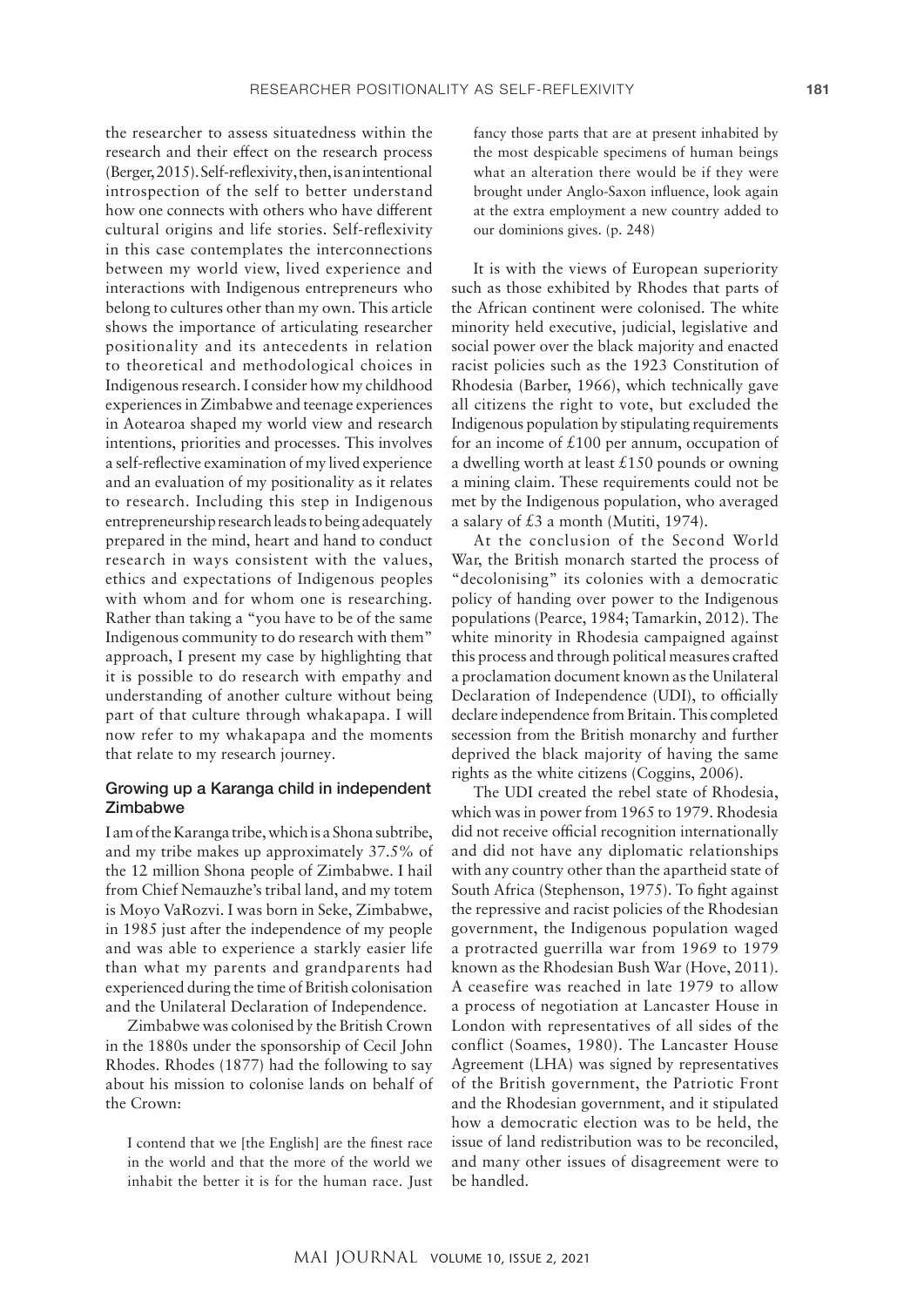"Zimbabwe shall never be a colony again"— Robert Mugabe [Former President of Zimbabwe] (Willems, 2013, p. 27)

At the onset of independence, in April 1980, the new black-led government of Zimbabwe embarked on an indigenisation drive of industry to empower the Indigenous population through land redistribution and social reform. Based on the principles of the LHA, land redistribution was intended to be a logical and ordered process; in practice, however, it turned out to be a chaotic, corrupt and violent process with mixed results (Nyawo, 2014). The new people in power practised elitism, disproportionately benefiting from the post-independence distribution of land and other economic resources. Productive farms were given to the upper echelons of the ruling political party and the masses saw no material benefit apart from basic rights that should be a given (Palmer, 1990). Disgruntled war veterans embarked on a deadly rampage seizing white-owned commercial farms for the resettlement of subsistence farmers. With government endorsement, this process preceded economic devastation and instability in Zimbabwe (Mutanda, 2013).

During the early post-independence period, there were opportunities for more Indigenous people to enter entrepreneurship and be in control of their own destiny. My grandfather, for instance, was able to open and operate a convenience store, which would have been an unimaginable achievement for him pre-independence. Later in the post-independence period, Zimbabwe was teetering on economic collapse, and entrepreneurship became symbolic of the struggle to survive. With high unemployment and record inflation, everyone became entrepreneurs. People began an informal market for currency exchange and traded in basic commodities and services to feed their families. I can recall my grandfather having to use stock from his shop to feed his family, which is one of the reasons why the business eventually failed. My early ideation of entrepreneurship was a romanticised exercise of opportunity to move up the socioeconomic ladder; however, with the proliferation of gritty necessity entrepreneurship, I began to see how entrepreneurship can also become a vehicle for survival.

#### Self-limiting beliefs and entrepreneurship

"This kind of stuff is for the white people. Why don't you just get an education and find yourself a good job?"—My father

An incident that has been ingrained in my psyche occurred when at around age 13 I excitedly uttered my desire to be an entrepreneur. I remember yearning for the feeling of building something that I could be proud of—something that would satisfy the question of my purpose in life. My father responded by saying that these kinds of pursuits were not for the black man; our role was to get an education, secure a job and leave this business stuff to the white man. In his experience, education was a proven path to better living conditions, and at that time, entrepreneurial pursuits were an exercise in futility.

Like many other Indigenous Shona people of Zimbabwe, my father grew up in the native trust lands, which were in typically dry and arid regions. He would tell us stories of when he was a young man and his family would retreat to the mountains for days in fear of harassment by the Rhodesian army patrols. My grandfather ensured that he would be educated at Christian mission schools. At that time, a black person was limited in terms of career aspirations. My father had a hard upbringing, but strove to get an education, ultimately becoming an engineer in post-independent Zimbabwe. Albert Memmi's theory of colonisation as explained by Mungazi (1986) states that colonisation initially assimilates the colonised to an education system that legitimises it. The system produces a more productive and compliant servant and preserves the privileged position of the coloniser. However, education eventually leads to an awareness of inequality and injustices in the colonised, and results in a nationalistic conscience on the path to self-liberation. My father had limited access to education growing up under oppression, and in a black majority rule Zimbabwe, it made sense for his children to exploit the educational resource that he did not have growing up. Sports and other pursuits such as entrepreneurship were secondary to our education.

We were a blue-collar middle-class family living comfortably, but I had always felt that there was more to life. As children we had expectations placed on us by our parents to excel at school. The pursuit of excellence was evident in my parents' lives, with my father, as an engineer, and my mother, a receptionist at that time (now a nurse), setting the example. I wanted to excel beyond being an employee and be the employer. Consequently, having limits imposed on me negatively affected my self-confidence, and often crippling doubts and fears would arise at the thought of going beyond my comfort zones. A self-limiting belief was instilled in me with a strong narrative that as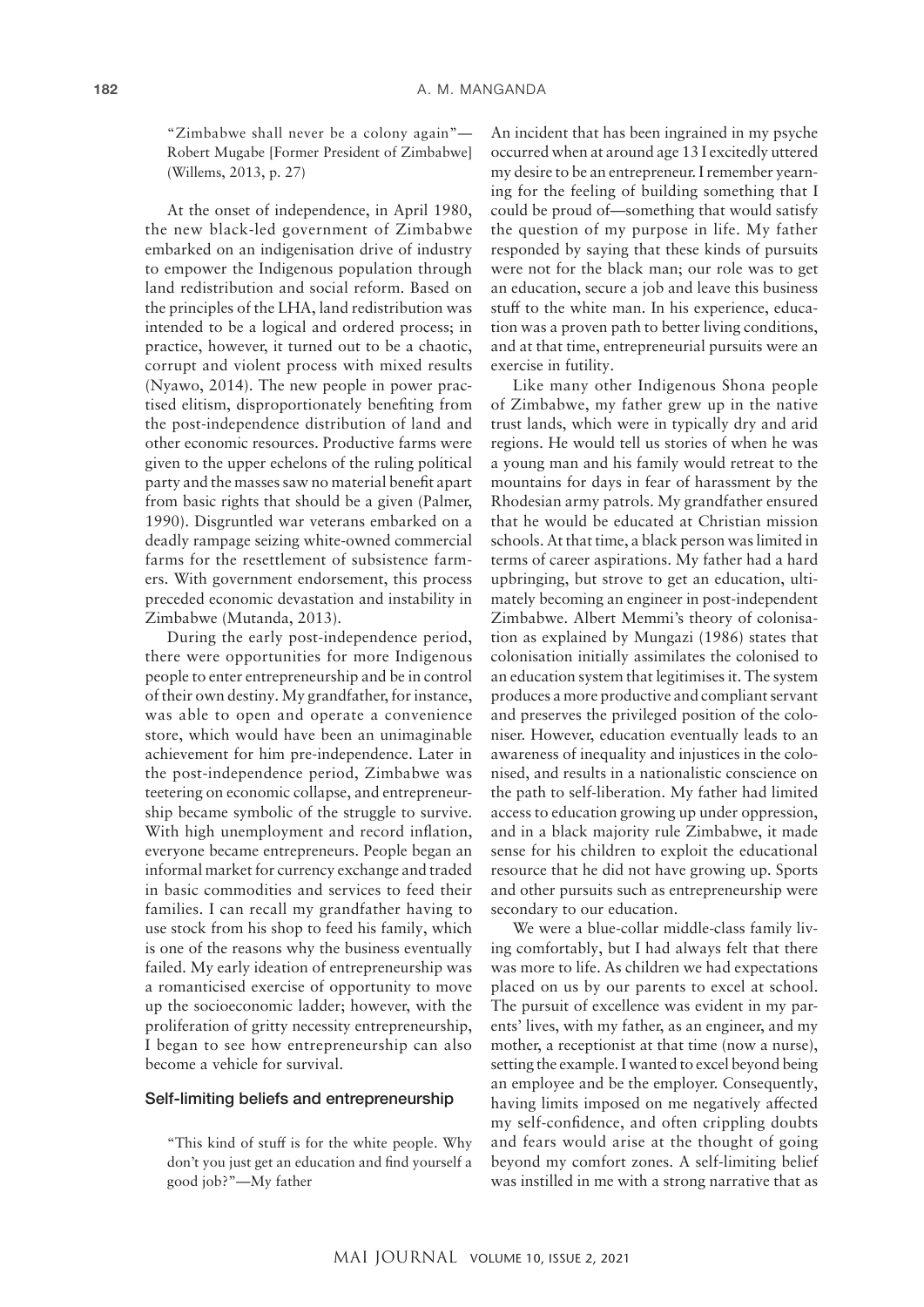a black man, business was not for me. I thought maybe my father was right because I had my grandfathers' entrepreneurial failures to refer to.

The desire to follow the entrepreneur path never left me, but over time the self-regulating narrative reminded me that I was black and, consequently, should not bother with business. It was through deep reflection catalysed by becoming a father, that I learned to acknowledge the past, begin to reinvent myself and focus on pursuing my dreams. I thought a lot about why I was the way I was and how I could change the narrative for my children. There had always been a discomfort with how my entrepreneurship desires contradicted my behaviour and thought processes. Festinger (1962) described this misalignment of beliefs and behaviours as cognitive dissonance, and now being a father, it further increased the discomfort. This discomfort was due to the realisation that holding on to these emotions would be a liability to success and prove to be a tragedy if I were to project the same injunctions onto my children. It was important that I defy these boundaries, not only for my sake, but for my children and father as well. So in studying entrepreneurship I have two goals. The first is to satisfy my passion for entrepreneurship research, and the second is to study at the pinnacle of education as an ode to my father. My experiences are apparent in the research that I am engaged in. I have moments of doubt in my capability to carry the weight of responsibility of telling the participants' stories. They have opened up and entrusted me with them.

Becoming a father helped me empathise with my own father's desires for his children. He was a product of his upbringing, which was punctuated by state-sanctioned racism that succeeded in physically and mentally repressing his generation and those before and after him. Ultimately, I had to assume control of my life's course. His experience was that although his father—my grandfather—operated a convenience store, it brought no significant increase in his standard of living, and success seemed to be reserved for the whites. Writing this, I reflect on how colonisation can manifest complicated and perplexing intergenerational effects in varying degrees.

#### Aotearoa: The big move

"Here in New Zealand, there are people called the Māori. They are just like us except for the fairer skin."—My father

The search for better standards of living led my family to immigrate to Aotearoa in the early 2000s. The simplicity of the visa process at the time and Aotearoa's reputation as multicultural made it an obvious choice. The move made it possible for me to have quality education and health care and the freedom to pursue my ambitions. My first exposure to the Māori culture was in Gisborne, the first Aotearoa town in which we settled. My father described Māori people as "just like us". I could immediately identify some similarities in their views on hospitality and the importance of family, as shown in such practices as inviting people for dinner after just meeting them and the concept of whāngai, which is common in our culture.

It was a challenging time being new to the country, adjusting to my surroundings and realising my brother and I were the only two black people in the school we attended. People were curious about us, and we were asked all sorts of questions, some bordering on the ridiculous and racist. While I put it down to curiosity, these instances sometimes made me feel like a spectacle and an outsider. On the other hand, I was fascinated by the haka and some of the waiata on display during assembly, and asked questions about their significance. It was this exposure to the Māori culture that opened my being to the realisation that the Indigenous experience has some universal similarities in cultural practices: reverence of sacred sites, respect for elders, funeral rites and importance of familial relationships irrespective of context, among other things. I also found similarities, in the desire for self-determination and advancement. I empathised with the socioeconomic and political arguments Māori made for redress, such as through the Waitangi Tribunal, which sought to investigate and make recommendations for Māori claims against breaches of the Treaty of Waitangi to the Crown (Stokes, 1992). Having come from and witnessed violent forms of redress for historical wrongs, I was impressed with the orderly judicial process in Aotearoa.

#### Fathering Afro-Māori children

"Is Africa dry like they show on the Red Cross adverts?"—My wife

I met my wife at church in Hamilton, and despite her lack of knowledge about Africa, and Zimbabwe in particular, we instantly developed an affinity because we had Gisborne in common. She is of Te Arawa and Ngāti Porou descent and was born in Ruatoria, East Coast. I consider Gisborne my home because of the love I have for the region. It was the first place in which I settled and planted my roots in Aotearoa. The climate is reminiscent of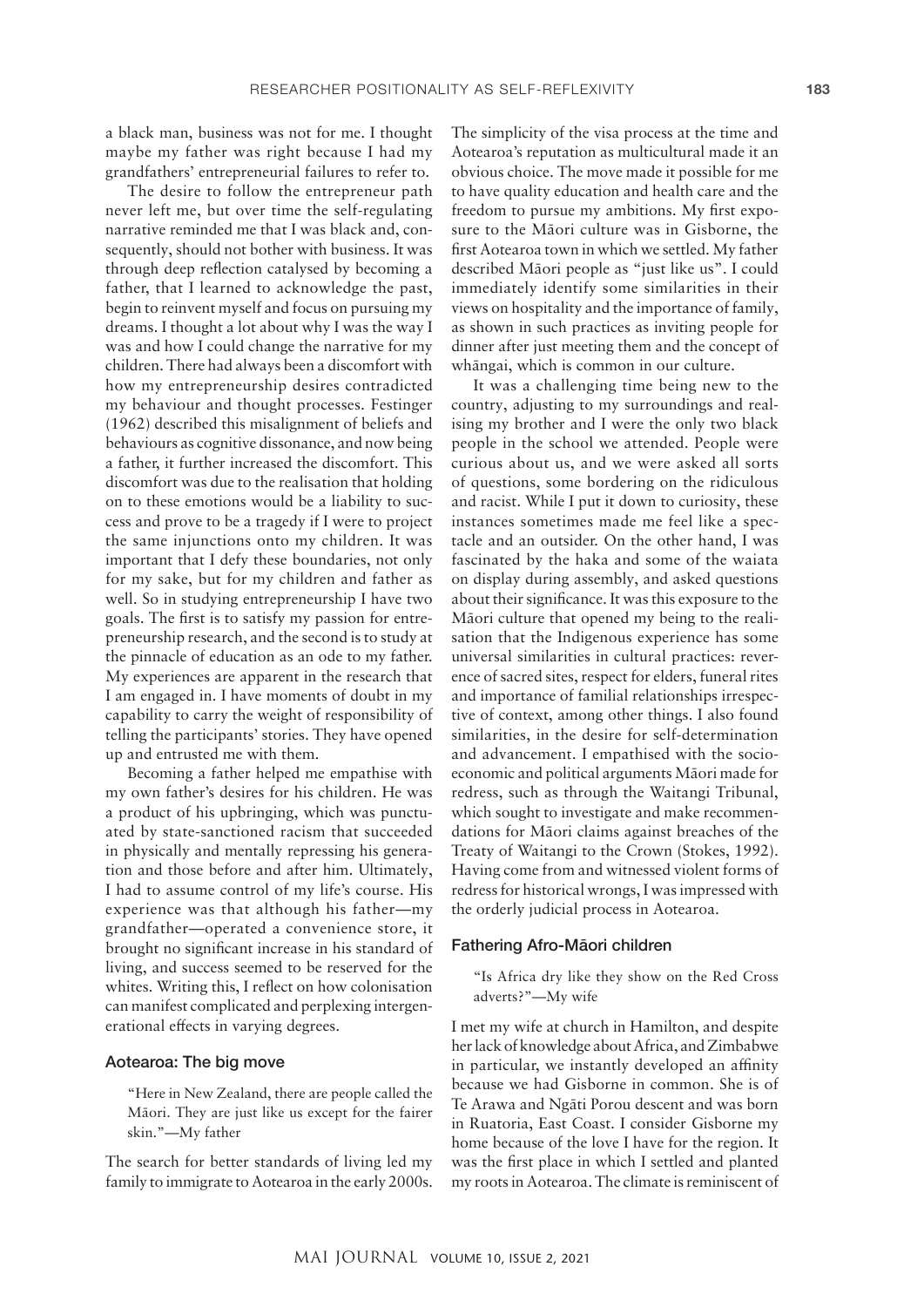a Zimbabwean summer and the friendliness of the people was welcoming. She had questions regarding my culture and I had some regarding Māori culture. Several years later, we married and had our first child. We made sure to gift our daughter both Māori and Shona names. We made a decision to expose her to both her cultures from an early age so that she would find pride in her blended identity. Fathering an Afro-Māori child places me in a unique position. There is a need to be conscious of the mana of my tamāhine and to take a participatory role in shaping her understanding of the world. I observe her light up and become transfixed by television coverage of Te Matatini and try to dance and emulate Shona nziyo on YouTube. There is an immediate connection to what she is seeing and hearing, as if her wairua/ hunhu is conscious of who she is. As a father, it is my duty to nurture those interests in her.

I believe the onus is on mātua/vabereki to mould a child into a well-adjusted individual with strong cultural roots. Researching Māori entrepreneurship allows this father to pave a way for his daughter and others to have the option of pursuing entrepreneurship and, by doing so, forge an evolving living application of entrepreneurship to their Indigenous contexts. E iti noa ana nā te aroha: though small in the scheme of things, love motivates the contribution that I make to the kete of Indigenous entrepreneurship knowledge. In the next section, I explain why the research included Aboriginal people.

#### Australian connections

"Why are you researching Māori and Aboriginal people?"—Almost everyone asks this when I tell them about my research topic.

My father relocated to Perth, Australia, in 2011 because he had secured a job in the mining industry. I had the opportunity to visit him and was able to meet some of his Aboriginal acquaintances. It was interesting to finally meet and have conversations with Indigenous Australians about their views on Australian society. It was sobering to hear about their history and struggles, which they still deal with today—that is, the stigma and discrimination that is perpetuated towards Indigenous people in some sectors of Australian society.

I could identify with some of the issues we discussed. We looked similar and I felt a deep connection with the struggle for self-determination for a people who were so rich in history. It was also interesting to find similarity in our framing of belonging to our respective lands, as Shona, Māori and Aboriginal. Māori refer to themselves as tangata whenua, which is similar to the Shona term vana vevhu, and according to Aboriginal researcher Foley, as cited in Duff et al. (2020), "land is the mother and we are of the land" (p. 45). These parallels of a deep connection to land, experience of colonisation, racism and discrimination at both the state and the personal level, and desire for self-determination through various means, including entrepreneurial endeavours, are why I chose to include both Māori and Aboriginal people in my research journey. I felt a connection to their respective struggles and aspirations.

It was also interesting to hear from Indigenous people about the steps the governments of Aotearoa and Australia have taken to assist Indigenous people into business, such as the establishment of Te Puni Kōkiri and Supply Nation, an Australian agency for procurement of goods and services from Indigenous enterprises, respectively. I saw an opportunity to pose questions on the impact of such initiatives in practice for Indigenous people as part of my research. Having my own account of how Indigenous entrepreneurship was influenced by government policies and initiatives in Zimbabwe such as the Indigenisation and Economic Empowerment Policy of 2008 (Gochero & Kadira, 2015), I was intrigued as to how Māori and Aboriginal entrepreneurs navigate the complexities of entrepreneurship given their history as Indigenous people who have experienced colonisation. How could I engage in research that was respectful of Indigenous people from Aotearoa and Australia and acknowledged our commonalities and differences in a way that identified how commercial and cultural imperatives were considered, as well as how the state (government) influenced Indigenous entrepreneurial endeavours?

## The research

Māori and Aboriginal ethnic groups have historically been misrepresented, exposed to the hubris of Western science and the legacy of cultural arrogance, as well as being subjected to unequal power relations (Crothers, 2015; Groenfeldt, 2003; United Nations, 2009; Smith, 1999). Thus, this research must be culturally sensitive, benefit both the researcher and the researched, and acknowledge the legitimacy of the participants' Indigenous beliefs and practices (Baba et al., 2004; Bishop, 1999; Spiller et al., 2011). Since the research involves participants from Indigenous communities, it requires an approach that best represents their world views while being aware of the world view of the researcher. My intention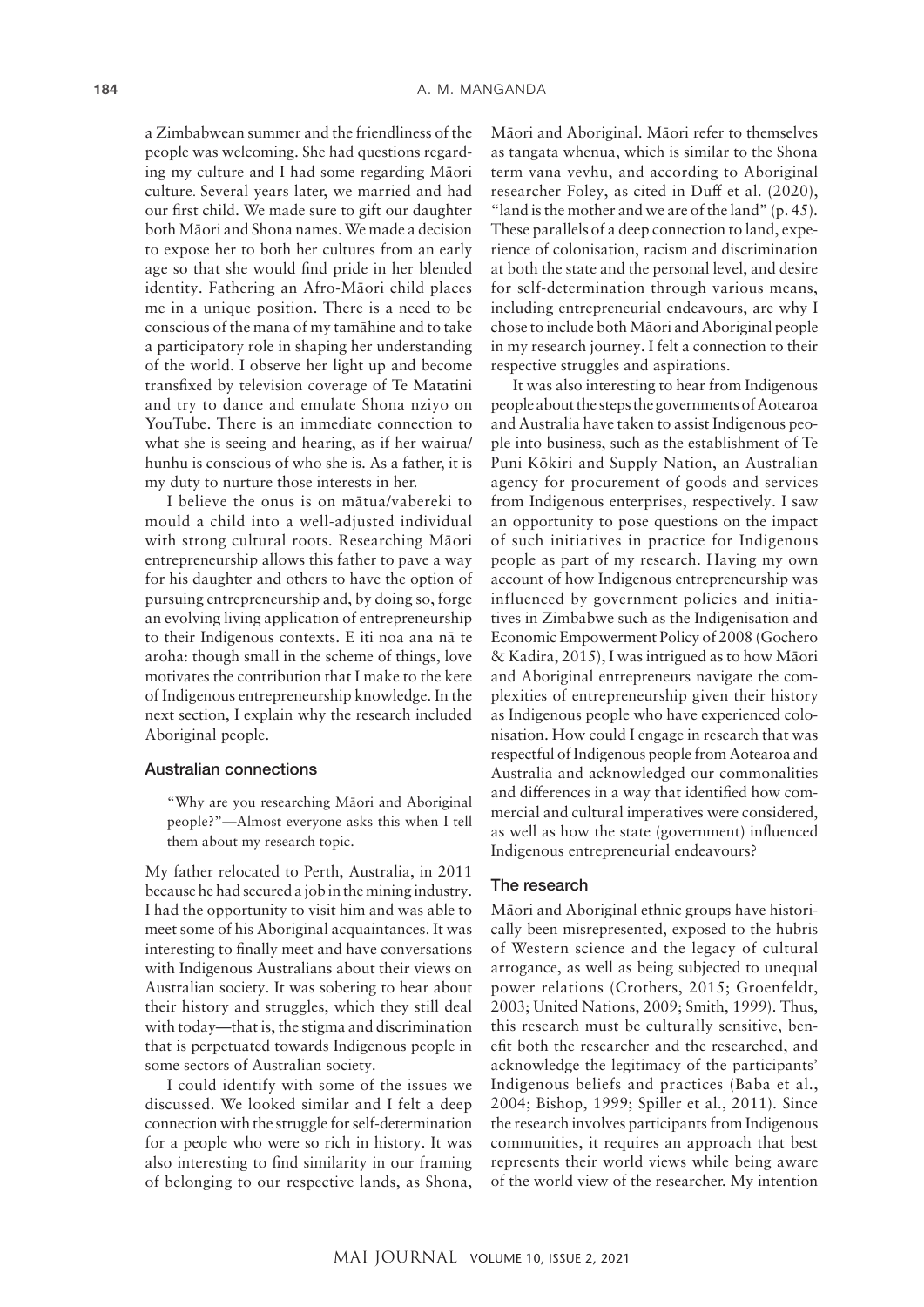is to affirm similarities and differences across our cultures, draw lessons from contextual differences and avoid the traps of insinuating power of one over the other, or of the researcher over the researched. There are universal and parallel struggles across all Indigenous groups (Smith, 1999); however, my experiences are not theirs and theirs are not mine. Zimbabwean, Māori and Aboriginal entrepreneurship are dissimilar and set against different political, economic and societal realities. For example, Māori and Aborigine are still in the struggle for self-determination, whereas I have come from a black majority ruled country. Self-reflection is a key part of the entire research process and starts with understanding my motives and implicit assumptions for pursuing this research path. All efforts will be made to ensure my research decisions and processes are not based solely on my world view and experiences, and are continually reflected on and assessed, to allow Māori and Aboriginal voices in the research to be heard.

The main research objective is to explore the experiences of Indigenous entrepreneurs in determining the balance of Indigenous business imperatives and non-Indigenous business imperatives. The idea is not to contrast the two but to investigate the resolution process Indigenous entrepreneurs share. It is hoped this will identify barriers and enablers Indigenous entrepreneurs face in integrating their culture into business and vice versa, as well as offer insights into how non-Indigenous persons or entities such as government agencies can offer appropriate assistance, and that the knowledge gained from this research process may serve to provide information to policymakers and Indigenous entrepreneurs.

## How my positionality influenced the research process

#### *Positioning myself in the research process*

Even though I had decided to research Māori and Aboriginal entrepreneurs, I was not sure where I fit in the research process. My research naivety initially led me to believe the process was going to be free from ambiguity and subjectivity; however, a reflexive process was triggered when I realised I had interpreted my interactions with people from these Indigenous cultures through my own frame of reference. As an ally of the Māori and Aboriginal participants, I had to continually learn and develop skills in listening deeply to a different world view and report Indigenous voices accurately (Brophey & Raptis, 2016), as well as revisit my research decisions. Thinking about how we think helps to

understand the self and our motivations (Johnson & Duberley, 2003; Weick, 1999). It was easy enough to define what I wanted to do; however, articulating where I fit in took continued effort to clarify. I feared that the analogous experiences of my people and the research participants as the formerly colonised would stir up empathetic responses in me that threatened to personalise their experiences as mine. Emotional reflexivity is critical to interpreting interactions (Shesterinina, 2019) and helps to self-locate by offering opportunities to review relational placing with participants as well as understand how we affect and are affected by the research process (Kwame, 2017). As an Indigenous person, I felt that I was part of the research inseparable from the participants, and as Kovach (2009) suggested Indigenous researchers should do, was committed to relational accountability to the participants. However, it was later apparent during the interviews that my positioning was not static but fluid.

Smith (1999) suggested that positioning is determined by participants and it is often difficult to assume a single position. In my conversations with participants during the interview process, I noticed a continual repositioning of my status as an outsider and an insider. For example, a Māori participant would reference a tribal-related issue, which would place me as an outsider, and then immediately bring me to the insider position by discussing the issue as an Indigenous issue that we all face. In a conversation with an Aboriginal participant, social stigma towards the Aboriginal community was discussed, placing me in the outsider position, but then the issue of skin colour was brought up by the participant, gesturing to point to us together as blackfellas. Positioning is negotiable depending on context (Kwame, 2017; Smith, 1999), and the researcher is more of a co-participant (Kelly, 2014). The shifts in positioning would affect my emotional state in a way that seemed irrational. As an outsider, I remember having empathy for the struggles being conveyed by participants and being able to digest the information as their experiences. However, in the insider position, I had an emotional response, often with waves of anger at the injustices narrated by the participants. Yes, it was their story but drawing from my experiences and the experiences of my people, I felt a part of that story.

#### *Acts of reciprocal exchange*

During the data collection phase, I engaged in what Mataira (2019) referred to as talk story, which enables the researcher and participants to engage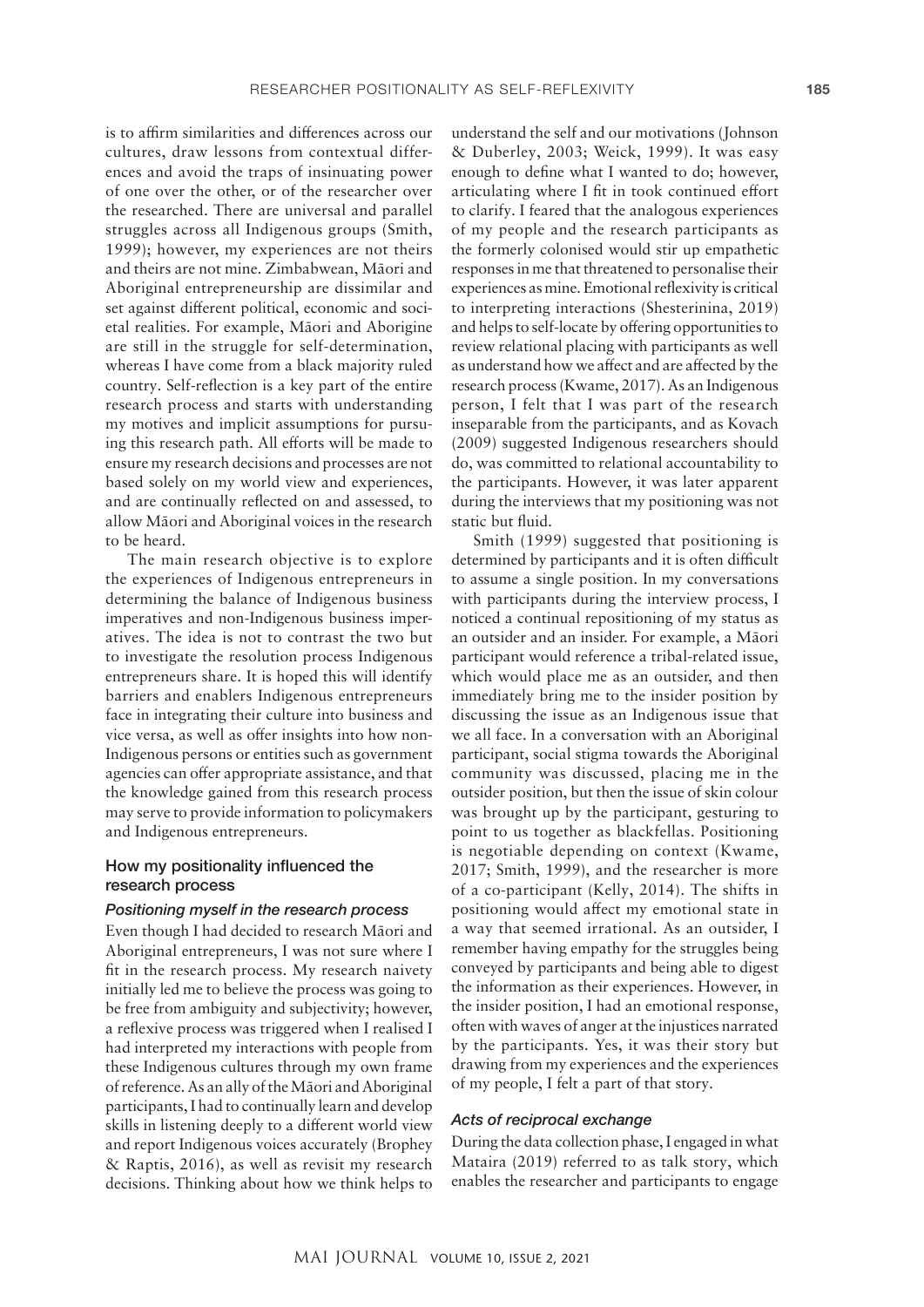on equal terms. This engagement humanises the interview process through the sharing of stories of ancestry, cultural background, life experiences and interests. It is facilitated by showings of gratefulness, such as bringing gifts or food to share. Gifting is not to incentivise participation, but rather acts as a medium of appreciation, of a reciprocal exchange between two people(s). It places power in the recipient to accept or decline the gift, thereby acknowledging the value of their mana (Bishop & Glynn, 1999). The concept of gifting, however, may differ according to cultural contexts. It was my understanding that as the researcher, I would initiate the gift-giving process and lead the conversations. However, I remember being befuddled when some of the interview participants would present food on the table and initiate conversation. In my head, I was thinking this was the wrong order of proceedings. I was supposed to organise the food and lead the conversation, but here I was being hosted as a guest and made to feel comfortable. I resolved to leave the koha presentation until after the interview had finished because I feared I would frame their hospitality as a transaction if I did so earlier in the proceedings. With regard to my positionality, in Zimbabwe, it is common for hosts to ask if you have brought a gift for them and that has familiarised me with passing on a gift earlier in the process. This was a cultural shift on my part, with the aim of avoiding offending my hosts.

Another act of reciprocal exchange is the dissemination of results back to the participants. This is especially important because Indigenous people have historically had researchers come into their communities, collect data and disappear (Cochran et al., 2008; Guillemin et al., 2016; Peltier, 2018). It is imperative, then, to report back to the participants to show respect and maintain good relationships that may endure beyond the research (Lowan-Trudeau, 2012). Reporting back goes beyond showing a copy of the thesis. For example, I have been asked to archive some audio files of the interviews for future generations, share preliminary findings on an iwi radio station and meet with aspiring local entrepreneurs in a small community, and I am poised to write a report separate to my thesis for the communities involved in the research. Including participants in this way allows Māori and Aboriginal people to have legitimacy as research partners, to share their truths and see the results of their contribution to the research process and outcomes on their own terms (Borell et al., 2019).

## Toward a culturally appropriate methodology

Researchers have presented kaupapa Māori research as for Māori by Māori (Eketone, 2008; Irwin, 1994; Smith, 1999; Walker et al., 2006), and in this type of research, Māori have control of the research process, from designing, gathering and analysis to dissemination. Because I am a non-Māori researcher, this notion places me in a precarious position. How do I approach this research without invalidating the process and outcome in the eyes of Māori? I am aware that I am tauiwi, and thus have reservations about applying kaupapa Māori precepts in their entirety. Additionally, a kaupapa Māori perspective may not be appropriate when conducting research with other Indigenous people and communities, such as Aboriginal people of Australia.

On the surface, I may indulge in kaupapa Māori literature, but my world view is a social construct of the African savanna with surface exposure to the Māori way through my spouse and her whānau. I cannot see the world the same way my Māori and Aboriginal peers do. I can empathise, relate and parallel our lived experiences, but the essence of our paradigms is not the same. To deal with this constraint, I mulled over the option of actively collaborating with my Māori supervisors, wife and whānau to navigate issues of protocol and sensitivities, but upon further reflection, this proposition posed some challenges. The main issue was that this approach may not be enough to satisfy the rigour of exemplary kaupapa Māori research. I had issues reconciling the control aspect of tino rangatiratanga with how I am placed in the research process in relation to the participants. Another issue was that, while it may work to explain the Māori experience, I was not sure I would be able to (or should) analyse, interpret and present the Aboriginal experience through a kaupapa Māori lens. Upon discussion with my supervisors, a decision was made to have both Māori and Aboriginal research collaborators to consult throughout the research process.

Indigenous Dreaming in the Aboriginal world view informs the logic and rationale for their knowledge systems (Rigney, 2001). It would be a disservice to the Aboriginal world views for me to try to explain Dreamtime precepts and meaning from within a kaupapa Māori framework. According to Dean (1996), scholars have fallen into the misconception of trying to interpret Dreamtime by referencing, imposing order and logical cohesion or using Western concepts as a reference. He goes on to postulate that world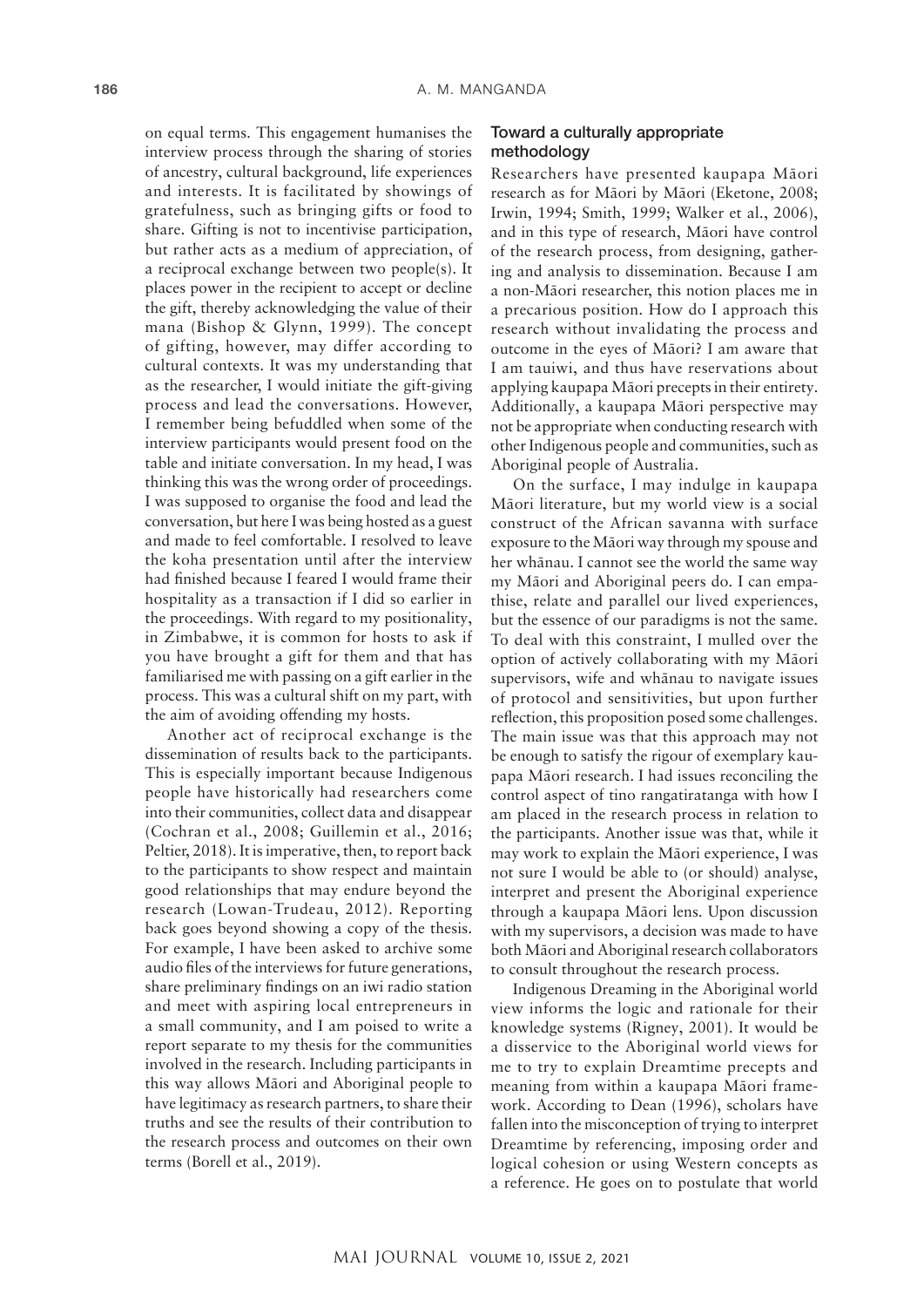views are full of ambiguity, obscurities and contradictions, and those who seek to bring order to them, in fact mythicise and misrepresent ideational reality. Reality is subjective, and in the context of academic inquiry, Indigenous intellectual tradition needs to break out of the restrictions of Westernised discourse (Warrior, 1999), and set fertile grounds for rich Indigenous narratives. How can I tell both Māori and Aboriginal stories of Indigenous entrepreneurship in a way that acknowledges the ambiguities, obscurities and contradictions?

As outlined in my origin story, my people pursued self-determination through armed conflict, and Māori and Aboriginal people did it through various types of activism. We all had different historical interactions with our former colonisers. Although all former colonies of the British Empire, we approached decolonisation in vastly different ways. These differences contextualised the lived experiences of the research participants markedly and added a level of complexity to how I would approach the data collection phase. I believe that narratives are what ties us together, despite our distinctiveness in world views. Culturally, the stories of old transmitted through oral traditions serve to guide, and perpetuate knowledge and wisdom (Henry et al., 2018). Instead of using methods such as surveys, case studies and the like, I chose semi-structured interviews as my research practice because it allowed for discussions that brought an understanding of contextual phenomena. For example, in my culture people identify with their lineage, tribal chiefdom and totem, so when connection to country was mentioned by Aboriginal participants and the pepeha was recited by Māori participants, I quickly grasped the significances of these concepts of belongingness because they had similarities to how I communicate my identity. There is a synergistic relationship of people, spirits and nature in our paradigms (Keelan & Woods, 2006), which brings a level of understanding to our differing lived experiences.

The idea of having to account for personal biases (Morse et al., 2002), which may be present because of my positioning and the aim to be polypolitical and non-ideological (Roulston & Shelton, 2015), was considered because the dominant idea of research was to use objectivity as a measure of legitimacy. I thought about how as an Indigenous person, I intuitively gravitate towards empathising with participants. I am aware of the injustices of colonisation, the intergenerational disadvantaging of Indigenous people through systemic racism and my own experiences of covertly racist experiences. Thus, is neutrality something to aspire to as a researcher? In the positivist paradigm, neutrality might ring true. However, feedback from other scholars and my own reflections indicate that for Indigenous research to have accuracy and legitimacy as representations of Indigenous truth, empathy and sincerity are essential (Gair, 2012; Singh & Major, 2017; Smith, 1999).

This sincerity is neither insider research nor kaupapa Māori research, but centres on giving voice to Indigenous entrepreneurs' narratives in a respectful and genuine manner. According to Heshusius (1994), to be free from objectivity people need to change their understanding of the relation between self and others as well as reality and turn toward a participatory mode of consciousness. Henry (2017) stressed the need to understand the cultural context of the Indigenous people who are part of the study. I concur with a participatory mode of consciousness that minimises power distances between the parties involved, especially given the difficulty I have disassociating with Indigenous peoples' struggles whose experiences parallel my own. It is fair, then, to acknowledge my biases not as a limitation but as an advantage in presenting phenomena from a participatory and conscious lens.

My position is that Indigenous research needs to have the active participation of all parties involved, benefit both the researcher and the researched, represent without caricaturising, acknowledge as well as define Indigenous aspirations for research, and accept Māori and Aboriginal culture, knowledge, values, beliefs and language as legitimate (Bishop, 1999; Smith, 1999). It is also important to acknowledge that there is no universal Indigenous world view, but rather a diverse range of experiences, meanings and ambiguities needing representation to avoid a caricature of Indigenous approaches to entrepreneurship.

## Conclusion

In this article, I set out to discuss the positionality of Indigenous researchers who research Indigenous entrepreneurs from cultures other than their own. This composition explores how an Indigenous researcher's life experience spanning childhood to adulthood and intergenerational narratives ultimately play a role in research. Positionality has been a central consideration in the philosophy for the present research on Indigenous entrepreneurship in Australia and Aotearoa. Indigenous entrepreneurship research is evolving to integrate and legitimise Indigenous epistemologies, ontologies and narratives as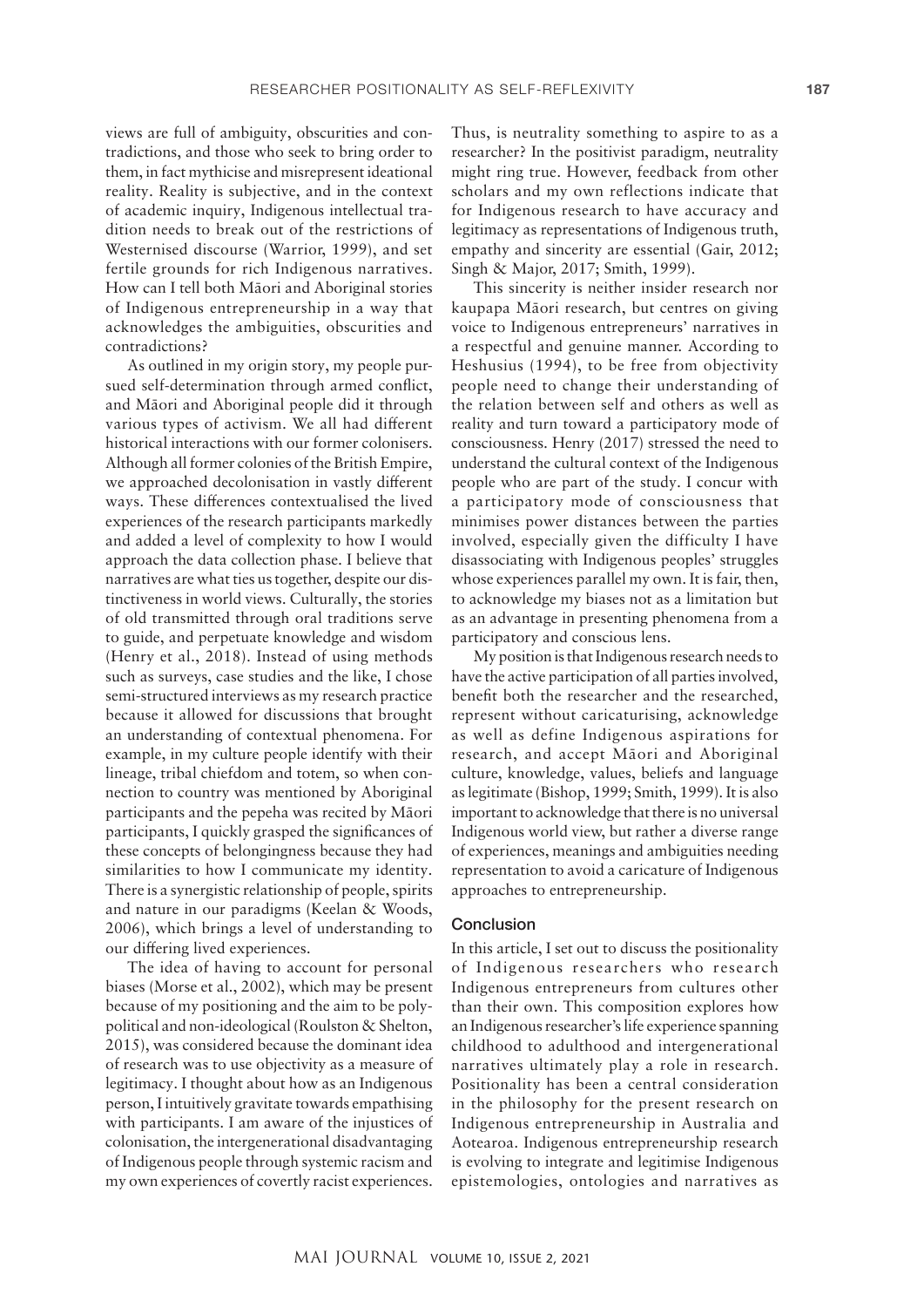a standalone discipline. This is important because research on Indigenous populations has historically been subject to the hubris of Western epistemologies, Indigenous populations were researched as objects rather than participants, and positivist approaches were used with no specific benefit to the researched. This created Indigenous distrust of researchers and produced paternalistic and negative interpretations of Indigenous ways of being and knowing. Not only were Indigenous people classified as primitive and to be "civilised" through colonisation, but Indigenous knowledge, practices and wisdom were dismissed.

My research contributes to the field of Indigenous entrepreneurship research by bringing my personal experience as an Indigenous Shona of Zimbabwe with Māori whānau researching two distinct Indigenous peoples (Māori and Aboriginal) for the purpose of understanding the interaction of business and cultural imperatives for Indigenous people from two lands. I note the importance of trust, respect, empathy and acknowledgement of Indigenous methodologies without appropriating them or impinging on the rights and aspirations of Indigenous people. Through narrating my "origin story", I demonstrate how my experience has shaped my philosophy on research. By doing so, I challenge other Indigenous researchers to acknowledge their positionality, and include selfreflexive moments in the research process.

#### **Glossarv**

| Aotearoa                     | New Zealand                                                                |
|------------------------------|----------------------------------------------------------------------------|
| E iti noa ana nā te<br>aroha | A small thing given with love                                              |
| haka                         | Māori posture dance                                                        |
| iwi                          | tribe                                                                      |
| kaupapa Māori                | Māori based topic/event/<br>enterprise run by Māori for<br>Māori           |
| kete                         | basket                                                                     |
| koha                         | gifting                                                                    |
| mana                         | cultural power, authority,<br>respect                                      |
| mātua                        | parents                                                                    |
| pepeha                       | a form of self-introduction<br>incorporating one's ancestry<br>and history |
| tamāhine                     | daughter                                                                   |
| tangata whenua               | people of the land                                                         |
| tauiwi                       | non-Māori                                                                  |
| Te Matatini                  | national Māori performing<br>arts festival                                 |

| Te Puni Kōkiri      | the Ministry of Māori<br>Development           |
|---------------------|------------------------------------------------|
| tino rangatiratanga | self-determination                             |
| waiata              | songs                                          |
| wairua              | spirit                                         |
| whakapapa           | genealogy, ancestry, familial<br>relationships |
| whānau              | family                                         |
| whāngai             | customary practice of<br>adoption              |
| Shona               |                                                |
| hunhu               | spirit, humanness                              |
| nziyo               | songs                                          |
| vabereki            | parents                                        |
| vana vevhu          | children of the land                           |

#### **References**

- Baba, T., Mahina, O., Williams, N., & Nabobo-Baba, U. (2004). *Researching Pacific and Indigenous peoples: Issues and perspectives*. Centre for Pacific Studies, The University of Auckland.
- Barber, J. P. (1966). Rhodesia: The constitutional conflict. *Journal of Modern African Studies*, *4*(4), 457– 469.<https://doi.org/cbncwb>
- Berger, R. (2015). Now I see it, now I don't: Researcher's position and reflexivity in qualitative research. *Qualitative Research*, *15*(2), 219–234. [https://doi.](https://doi.org/gdzznm) [org/gdzznm](https://doi.org/gdzznm)
- Bishop, R. (1999). Kaupapa Maori research: An indigenous approach to creating knowledge. In *Proceedings of Maori and psychology: Research & practice: The proceedings of a symposium* (pp. 1–6). Māori and Psychology Research Unit, The University of Waikato.
- Bishop, R., & Glynn, T. (1999). Researching in Maori contexts: An interpretation of participatory consciousness. *Journal of Intercultural Studies*, *20*(2), 167–182. <https://doi.org/bkmvv7>
- Blix, B. H. (2015). "Something decent to wear": Performances of being an insider and an outsider in Indigenous research. *Qualitative Inquiry*, *21*(2), 175–183. <https://doi.org/f6v28p>
- Borell, B., Waru Rewiri, K. T., Barnes, H. M., & McCreanor, T. (2019). Beyond the veil: Kaupapa Māori gaze on the non-Māori subject. *Journal of Sociology*, *56*(2), 197–212.<https://doi.org/g7vn>
- Brayboy, B. M., Gough, H. R., Leonard, B., Roehl, R. F., & Solyom, J. A. (2012). Reclaiming scholarship: Critical indigenous research methodologies. In S. D. Lapan, M. T. Quartaroli, & F. J. Riemer (Eds.), *Qualitative research: An introduction to methods and designs* (pp. 423–450). Jossey-Bass.
- Brophey, A., & Raptis, H. (2016). Preparing to be allies: Narratives of non-Indigenous researchers working in Indigenous contexts. *Alberta Journal of Educational Research*, *62*(3), 237–252. [https://dev.](https://dev.journalhosting.ucalgary.ca/index.php/ajer/article/view/56150) [journalhosting.ucalgary.ca/index.php/ajer/article/](https://dev.journalhosting.ucalgary.ca/index.php/ajer/article/view/56150) [view/56150](https://dev.journalhosting.ucalgary.ca/index.php/ajer/article/view/56150)

Cochran, P. A. L., Marshall, C. A., Garcia-Downing,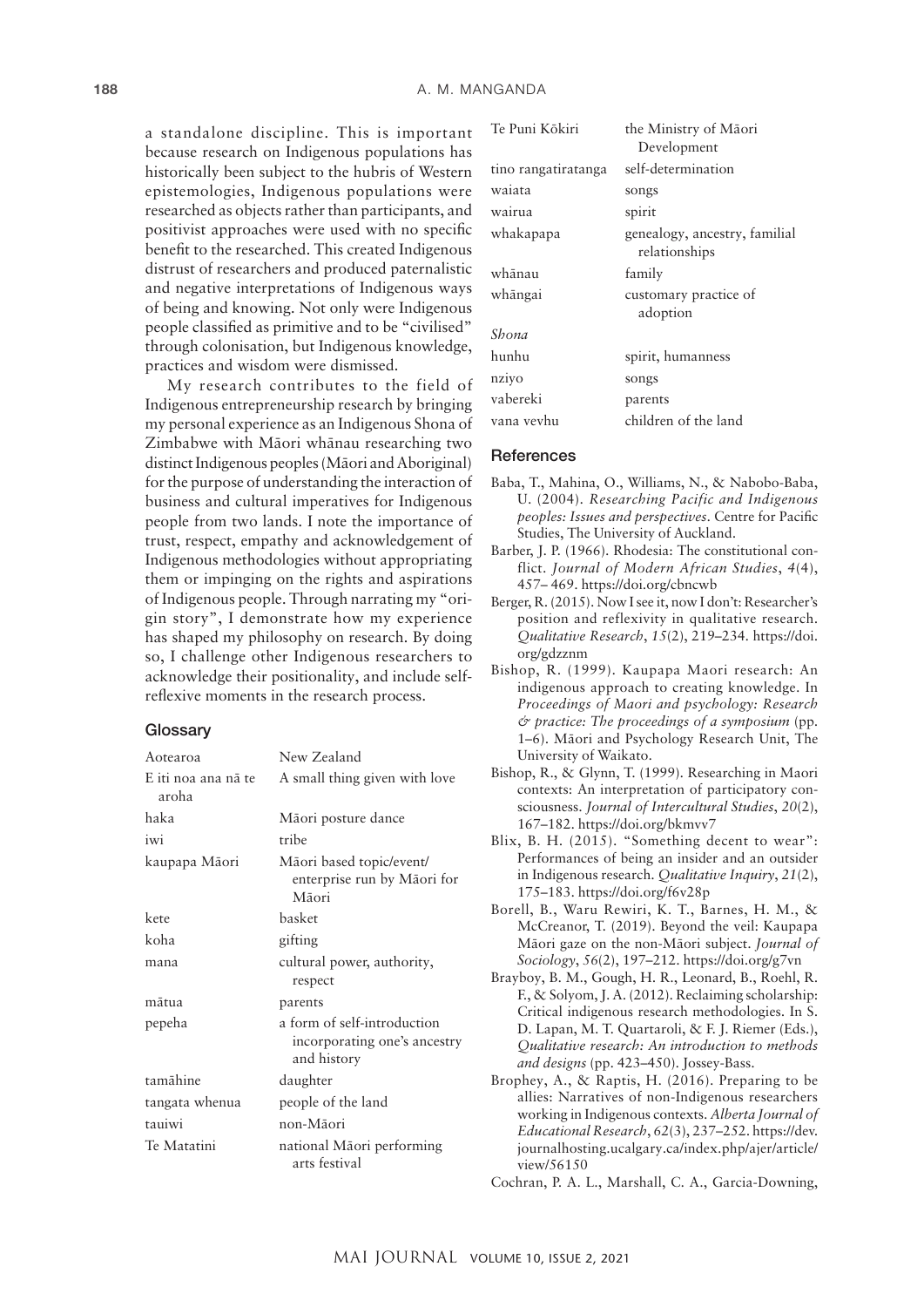C., Kendall, E., Cook, D., McCubbin, L., & Gover, R. M. S. (2008). Indigenous ways of knowing: Implications for participatory research and community. *American Journal of Public Health*, *98*(1), 22–27.<https://doi.org/cb87r6>

- Coggins, R. (2006). Wilson and Rhodesia: UDI and British policy towards Africa. *Contemporary British History*, *20*(3), 363–381. [https://doi.org/](https://doi.org/fjnxdh) [fjnxdh](https://doi.org/fjnxdh)
- Crothers, C. (2015). A world you do not know: Settler societies, indigenous peoples and the attack on cultural diversity. *Ethnic and Racial Studies*, *38*(13), 2422–2424.<https://doi.org/g7vp>
- Dean, C. (1996). *The Australian Aboriginal "Dreamtime".* Gamahucher Press.
- Duff, A., Hanchant-Nichols, D., Bown, B., Gamage, S. H., Nixon, B., Nisi, P., Boase, J., & Smith, E. (2020). A right way, wrong way and better way for energy engineers to work with Aboriginal communities. In G. Bombaerts, K. Jenkins, Y. A. Sanusi, & W. Guoyu (Eds.), *Energy justice across borders* (pp. 45–68). Springer.<https://doi.org/g7vq>
- Eketone, A. (2008). Theoretical underpinnings of Kaupapa Māori directed practice. *MAI Review*, (1). [http://www.review.mai.ac.nz/mrindex/MR/](http://www.review.mai.ac.nz/mrindex/MR/article/view/98/106.html) [article/view/98/106.html](http://www.review.mai.ac.nz/mrindex/MR/article/view/98/106.html)
- Festinger, L. (1962). Cognitive dissonance. *Scientific American*, *207*(4), 93–106.<https://doi.org/ch2bj5>
- Gair, S. (2012). Feeling their stories:Contemplating empathy, insider/outsider positionings, and enriching qualitative research. *Qualitative Health Research*, *22*(1), 134–143.<https://doi.org/c2jhp4>
- Gochero, P., & Kadira, G. (2015). Indigenisation and economic empowerment policy views and concerns in the Zimbabwean mining sector (2008– 2011). *Journal of Economics and Sustainable Development*, *6*(20), 70–77. [https://core.ac.uk/](https://core.ac.uk/download/pdf/234647278.pdf) [download/pdf/234647278.pdf](https://core.ac.uk/download/pdf/234647278.pdf)
- Groenfeldt, D. (2003). The future of indigenous values: Cultural relativism in the face of economic development. *Futures*, *35*(9), 917–929. [https://doi.org/](https://doi.org/drd5g2) [drd5g2](https://doi.org/drd5g2)
- Guillemin, M., Gillam, L., Barnard, E., Stewart, P., Walker, H., & Rosenthal, D. (2016). "We're checking them out": Indigenous and non-Indigenous research participants' accounts of deciding to be involved in research. *International Journal for Equity in Health*, *15*(1), Article 8. [https://doi.org/](https://doi.org/g7vr) [g7vr](https://doi.org/g7vr)
- Henry, E. (2017). The creative spirit: Emancipatory Māori entrepreneurship in screen production in New Zealand. *Small Enterprise Research*, *24*(1), 23–35.<https://doi.org/gmm6pv>
- Henry, E., Dana, L.-P., & Murphy, P. J. (2018). Telling their own stories: Māori entrepreneurship in the mainstream screen industry. *Entrepreneurship & Regional Development*, *30*(1–2), 118–145. [https://](https://doi.org/gjt5c9) [doi.org/gjt5c9](https://doi.org/gjt5c9)
- Heshusius, L. (1994). Freeing ourselves from objectivity: Managing subjectivity or turning toward a participatory mode of consciousness? *Educational Researcher*, *23*(3), 15–22.<https://doi.org/c8vzq7>
- Hove, M. L. (2011). Strugglers and stragglers: Imagining the "war veteran" from the 1890s to the present in

Zimbabwean literary discourse. *Journal of Literary Studies*, *27*(2), 38–57.<https://doi.org/bx4758>

- Irwin, K. (1994). Māori research methods and processes: An exploration. *Sites Journal*, *28*, 25–43.
- Johnson, P., & Duberley, J. (2003). Reflexivity in management research. *Journal of Management Studies*, *40*(5), 1279–1303.<https://doi.org/fmkfdz>
- Keelan, T. J., & Woods, C. (2006). Māuipreneur: Understanding Māori entrepreneurship. *International Indigenous Journal of Entrepreneurship, Advancement, Strategy and Education*, *2*(1), 1–20.
- Kelly, P. (2014). Intercultural comparative research: Rethinking insider and outsider perspectives. *Oxford Review of Education*, *40*(2), 246–265. <https://doi.org/g7vs>
- Kovach, M. (2009). *Indigenous methodologies: Characteristics, conversations, and contexts*. University of Toronto Press.
- Kwame, A. (2017). Reflexivity and the insider/outsider discourse in indigenous research: My personal experiences. *AlterNative: An International Journal of Indigenous Peoples*, *13*(4), 218–225. [https://doi.](https://doi.org/g7vv) [org/g7vv](https://doi.org/g7vv)
- Lowan-Trudeau, G. (2012). Methodological métissage: An interpretive Indigenous approach to environmental education research. *Canadian Journal of Environmental Education*, *17*, 113–130. [https://](https://cjee.lakeheadu.ca/article/view/1082) [cjee.lakeheadu.ca/article/view/1082](https://cjee.lakeheadu.ca/article/view/1082)
- Mataira, P. J. (2019). Transforming Indigenous research: Collaborative responses to historical research tensions. *International Review of Education*, *65*(1), 143–161.<https://doi.org/g7vw>
- Moffat, M. (2016). Exploring positionality in an Aboriginal research paradigm: A unique perspective. *International Journal of Technology and Inclusive Education*, *5*(1), 763–768. [https://doi.](https://doi.org/g7vz) [org/g7vz](https://doi.org/g7vz)
- Morse, J. M., Barrett, M., Mayan, M., Olson, K., & Spiers, J. (2002). Verification sstrategies for establishing reliability and validity in qualitative research. *International Journal of Qualitative Methods*, *1*(2), 13–22.<https://doi.org/gcd5gd>
- Mungazi, D. A. (1986). Application of Memmi's theory of the colonizer and the colonized to the conflicts in Zimbabwe. *Journal of Negro Education*, *55*(4), 518–534.<https://doi.org/bbf2fb>
- Mutanda, D. (2013). The politicisation, dynamics and violence during Zimbabwe's land reform programme. *Journal of Aggression, Conflict and Peace Research*, *5*(1), 35–46.<https://doi.org/g7v3>
- Mutiti, A. B. (1974). Rhodesia and her four discriminatory constitutions. *Présence Africaine*, (90), 261–275.<https://doi.org/g7v4>
- Nyawo, V. Z. (2014). Zimbabwe post-Fast Track Land Reform Programme: The different experiences coming through. *International Journal of African Renaissance Studies: Multi-, Inter- and Transdisciplinarity*, *9*(1), 36–49.<https://doi.org/g7v5>
- Palmer, R. (1990). Land reform in Zimbabwe, 1980– 1990. *African Affairs, 89*(355), 163–181. [https://](https://doi.org/g7v6) [doi.org/g7v6](https://doi.org/g7v6)
- Pearce, R. (1984). The Colonial Office and planned decolonization in Africa. *African Affairs*, *83*(330), 77–93.<https://doi.org/g7v7>